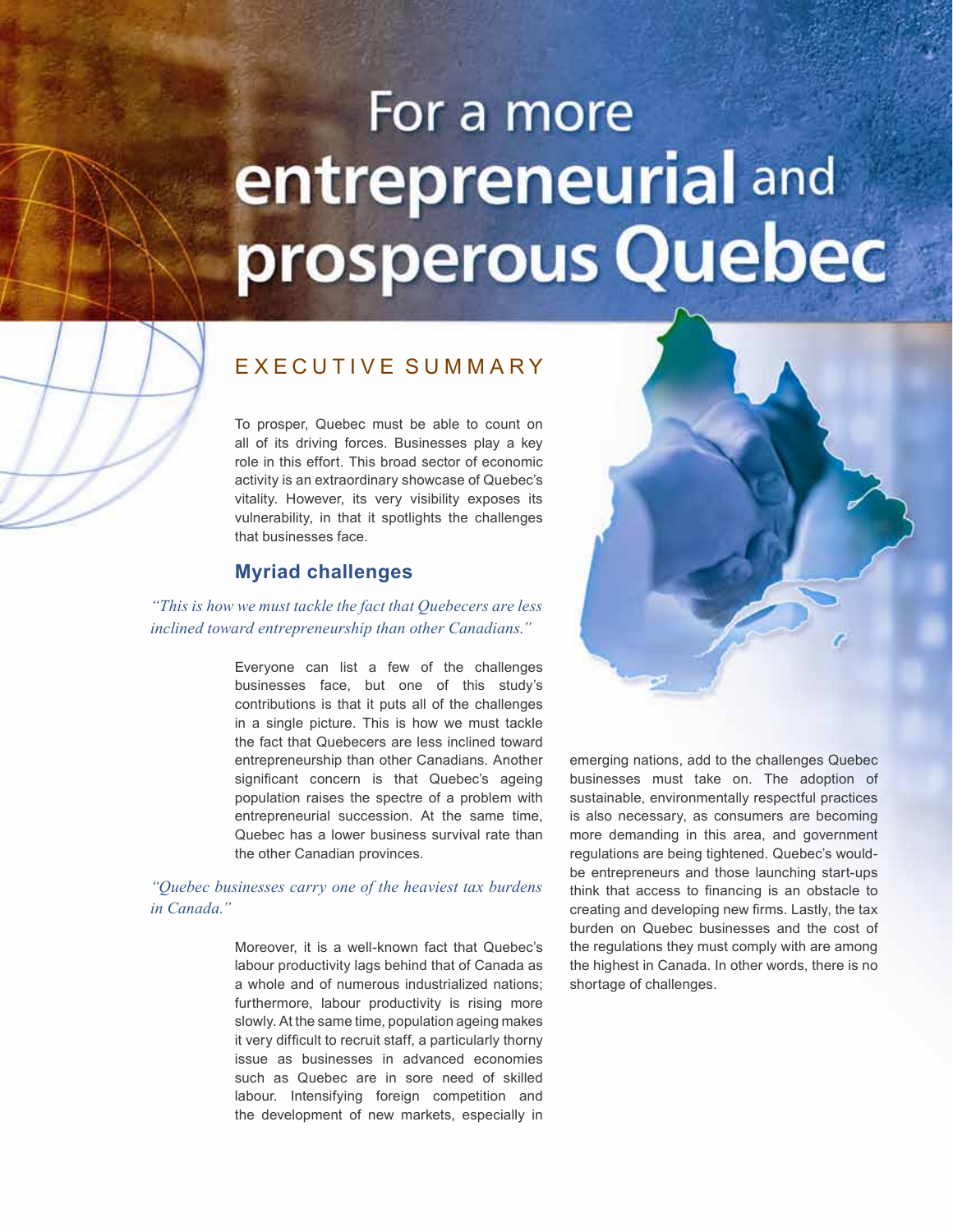#### **Solid foundation needed to ensure productivity and competitiveness**

To be productive and competitive, Quebec businesses must have solid ground to build on. This includes high-calibre public infrastructures. Businesses also need a strong metropolis that acts as a hub for both people and goods, and as a magnet for investment, ideas and innovation. Natural resource development is another tremendous springboard for Quebec and its businesses, as long as there is respect for the sustainability of that wealth, and of the environment itself.

#### **Everyone's business**

To ensure that everyone gets involved, this study sets out a division of responsibilities. The government's share is already quite considerable. It establishes the regulations and tax system to which businesses are subject and must ensure that the systems it institutes do not overly constrain business operations. The issues that relate to education, such as reducing the dropout rate and increasing the graduation rate, are primarily the government's jurisdiction. Management of public infrastructures and steering natural resource development are also in the government's portfolio, along with access to credit, particularly venture capital. Additional actions are also expected from government, including promoting entrepreneurship and reducing the administrative burden on business.

Even if the government provides them with all the required support, some actions depend on the drive of businesses to implement them. This means that businesses are responsible for improving productivity. To achieve that, they must foster innovation, as well as invest more in machinery and equipment, particularly information and communication technologies, and in workforce training. It is also up to business to develop new markets by becoming part of global value chains and breaking into emerging markets. Lastly, it is up to business to adopt sustainable development practices.

*"Extending working life and better integration of immigrants into the labour force are two additional areas that require cooperation."*

Some responsibilities are shared. Fostering succession and improving the business survival rate are challenges that pertain to both government and business. Extending working life and better integration of immigrants into the labour force are two additional areas that require cooperation. Moreover, while it is up to businesses to comply with environmental regulations, the government must be able to help them, particularly SMEs, which have fewer resources than large firms to ensure compliance. Lastly, business and government must work together to make Montreal more competitive on the international stage.

*"Citizens can make their own contributions in various ways, and every contribution matters."*

Other partners are also concerned by the challenges affecting businesses, including academia, business associations and unions. Quebec and its businesses cannot prosper without them. Citizens can also make their own contributions in various ways, and every contribution matters.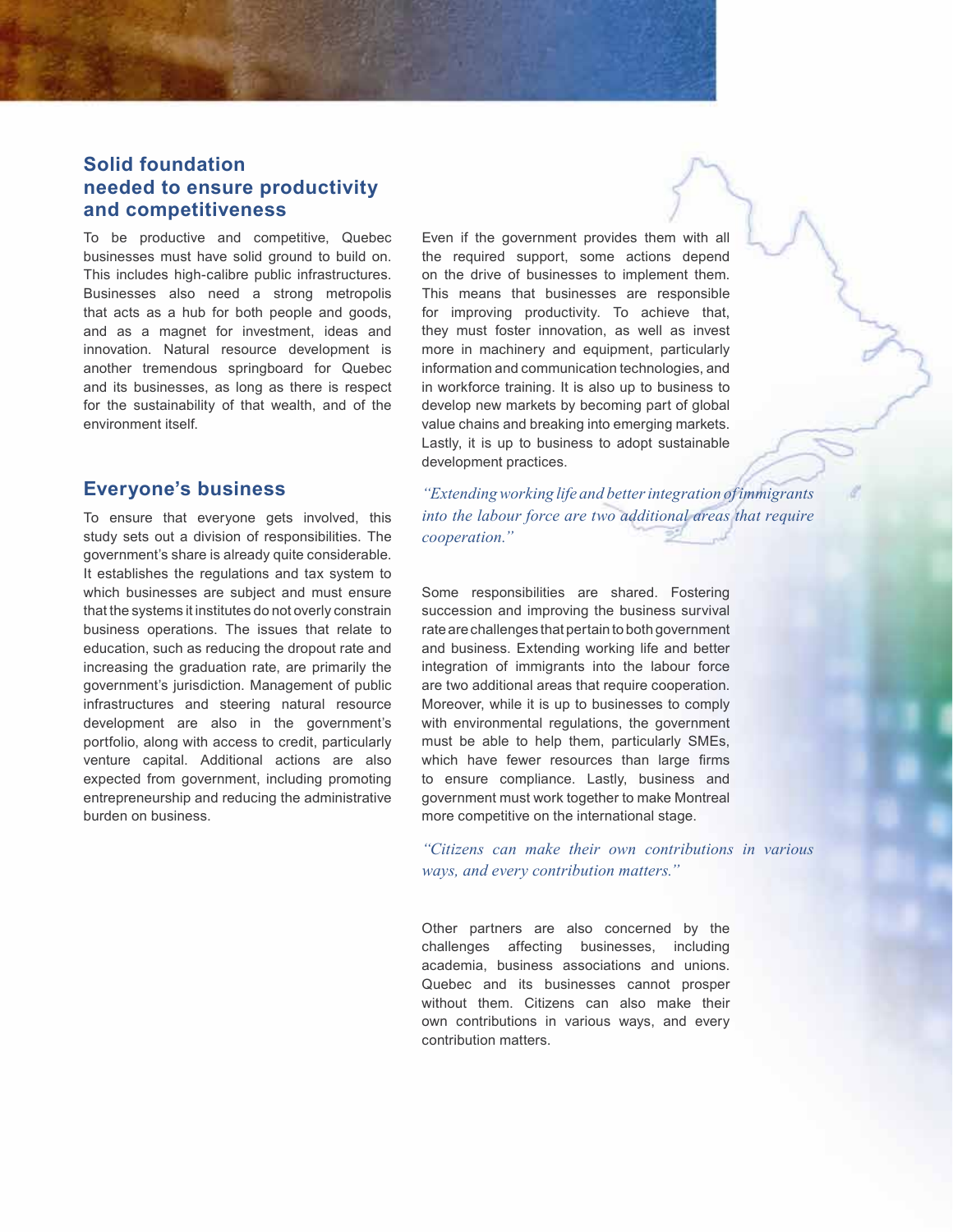#### **Priority challenges**

The analysis highlights two priority challenges, selected because they will seriously compromise the Quebec economy's medium- and longterm performance if they are not dealt with immediately. These challenges are: stimulating entrepreneurship and improving productivity. In fact, prior to determining how to ensure business prosperity, first and foremost, we must stimulate the creation of businesses. Moreover, if they want to stay competitive, whether in the Quebec market or abroad, it is essential that businesses here improve their productivity.

In addition to promoting an entrepreneurial culture, the main avenues for stimulating business creation are facilitating access to financing and simplifying the regulatory framework. For improving productivity, the levers of choice are: improve the calibre and availability of labour, innovate, and invest more.

#### *"If everyone rolls up their sleeves and gets down to work, we will succeed."*

These levers also make it possible to deal with other challenges, such as entrepreneurial succession and improving the business survival rate. This is a call to action. If everyone rolls up their sleeves and gets down to work, we will succeed. This study confirms that we need to take action, and take it now.

#### **To view** THE COMPLETE STUDY

[www.desjardins.com/ca/about-us/economic-studies/](http://www.desjardins.com/ca/about-us/economic-studies/reports-studies-guides/index.jsp) [reports-studies-guides/index.jsp](http://www.desjardins.com/ca/about-us/economic-studies/reports-studies-guides/index.jsp)